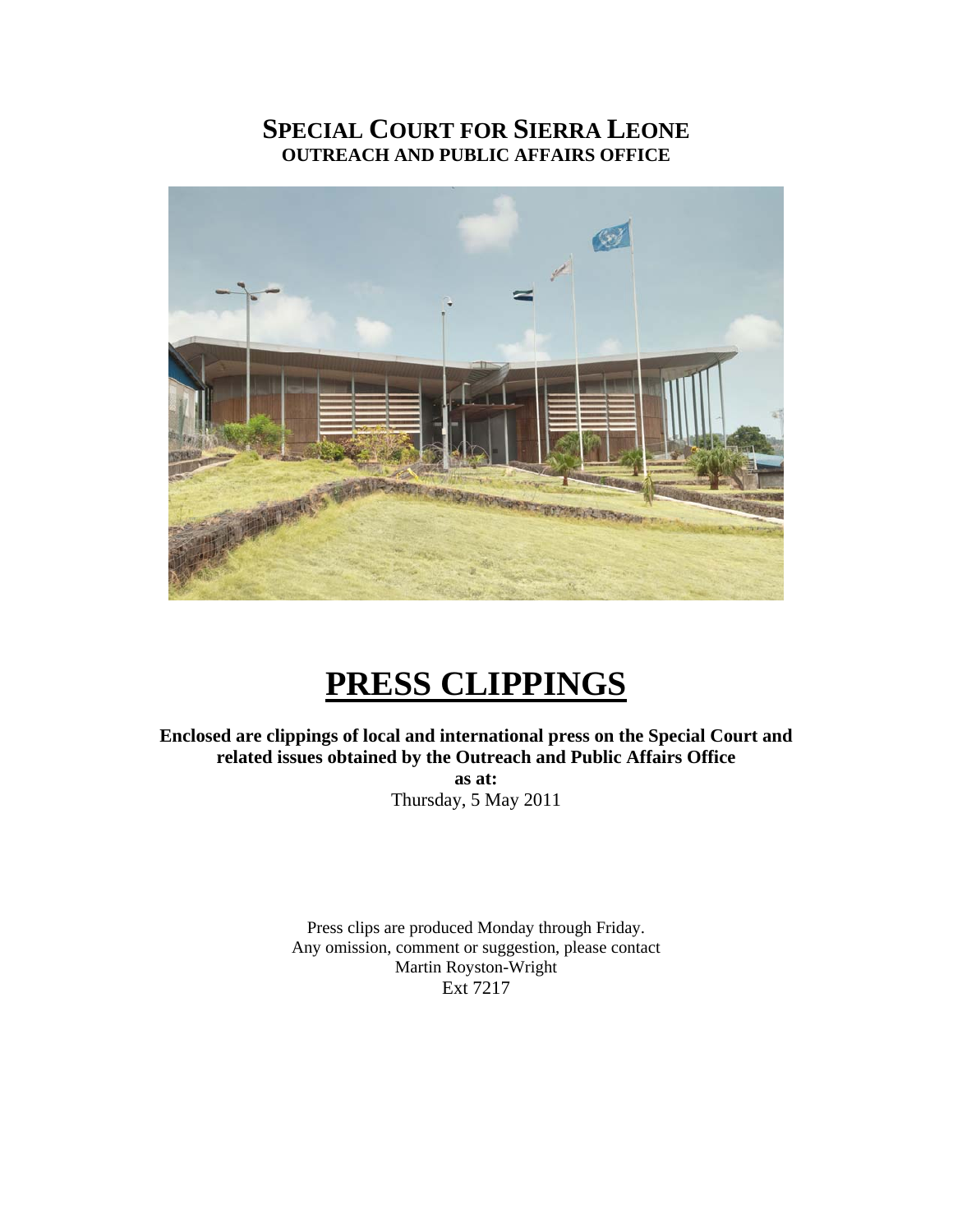| <b>International News</b>                                                                   |             |
|---------------------------------------------------------------------------------------------|-------------|
| War Crimes Committed in Libya, Says Former Special Court for Sierra Leone/ Voice of America | Page 3      |
| Justice on Trial / The Brooklyn Rail                                                        | Pages 4-7   |
| International Criminal Court To Charge Three With War Crimes In Libya / Radio Free Europe   | Pages 8-9   |
| Bangui Judge Tells Court Why he Dismissed Charges Against Bemba / Bembatrial.org            | Pages 10-11 |
| Serb Leader Seseli's War Crime Trial to Continue / AFP                                      | Page 12     |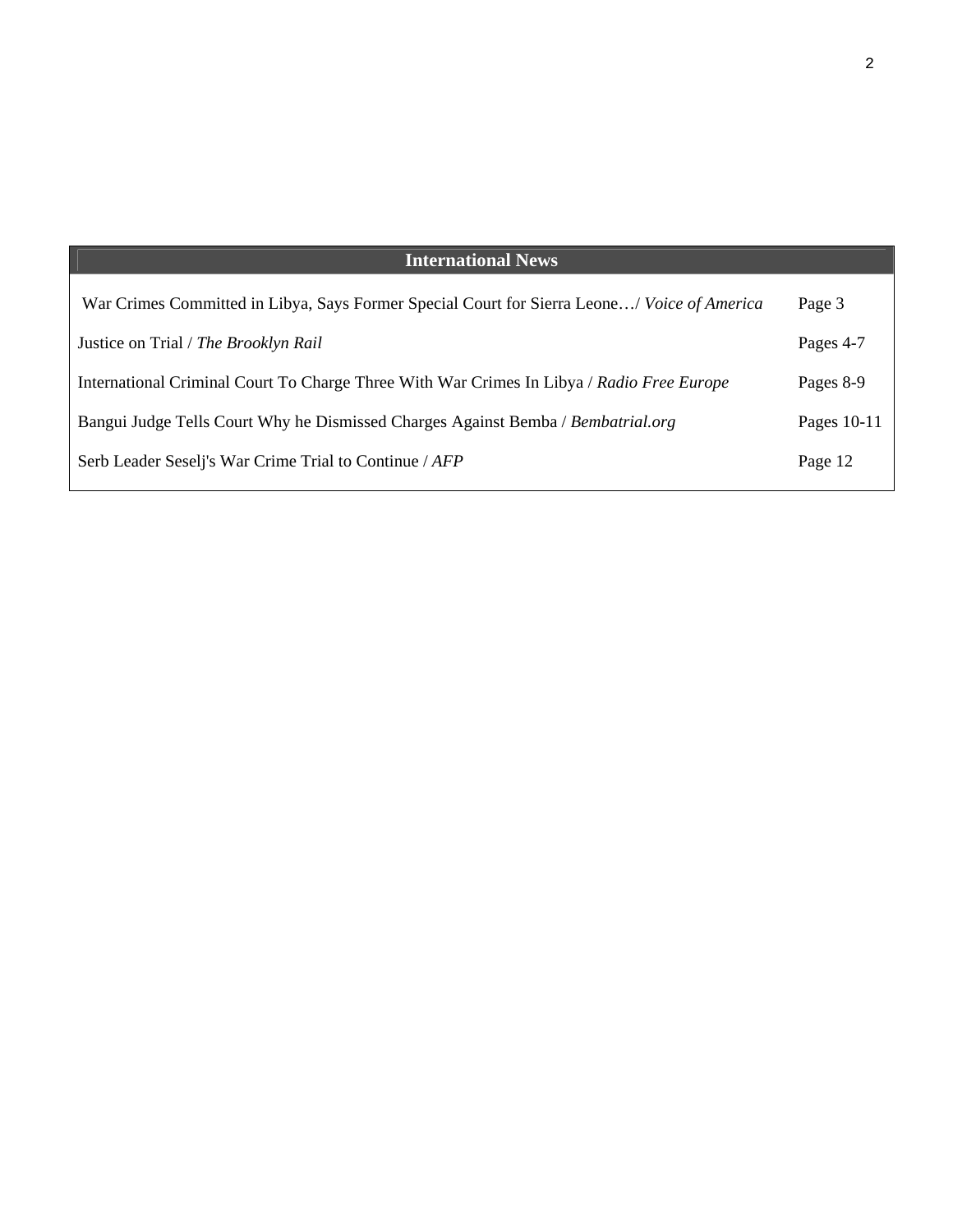Voice of America Wednesday, 4 May 2011

#### **War Crimes Committed in Libya, Says Former Special Court for Sierra Leone Prosecutor**

#### Peter Clottey



#### **Photo: Reuters**

*International Criminal Court's ( ICC ) chief prosecutor Luis Moreno-Ocampo speaks at a news conference in The Hague. The ICC prosecutor said Libyan leader Muammar Gaddafi and members of his inner circle could be investigated for alleged crimes committed against civilians by security forces, March 3, 2011* 

A former prosecutor of the Special Court for Sierra Leone says investigations by the International Criminal Court show war crimes have been committed in Libya by forces loyal to embattled leader Moammar Gadhafi.

Syracuse University Law professor David Crane says the investigations demonstrate pro-Gadhafi forces engaged "intentional firing into the civilian population." He said, "International humanitarian law strictures require that civilians be protected and not targeted intentionally."

Crane denies claims that the Hague-based court only targets African leaders for human rights violations and war crimes.

The former prosecutor's made the remarks as ICC chief prosecutor Luis Moreno-Ocampo briefed the Security Council Wednesday, on his plans to seek three arrest warrants for crimes against humanity committed in Libya.

Moreno-Ocampo said during a recent trip to Libya, he had uncovered "strong evidence" suggesting violations had occurred since anti-government unrest erupted in February.

David Crane says the International Criminal Court will ensure that perpetrators of war crimes in Libya are prosecuted, despite political challenges and considerations.

"There is politics involved in the removal or indictments of heads of state and their henchmen," said Crane. "The political aspect comes up with the peace versus justice issue, but there won't be a permanent general amnesty," he said.

Crane cited the prosecution of former Liberian President Charles Taylor as an example of international laws not recognizing guarantees to protect heads of state accused of committing war crimes.

The former prosecutor said he is confident the ICC will also look into allegations that anti-Gadhafi forces are responsible for some of the atrocities committed in the Libyan conflict.

He rejected criticisms that the Hague-based court primarily targets African leaders for human rights violations.

"The prosecutor himself or the ICC itself is not focused on Africa. Almost all of the cases the ICC is working in Africa are referred to it either by the Security Council or African state parties," said Crane.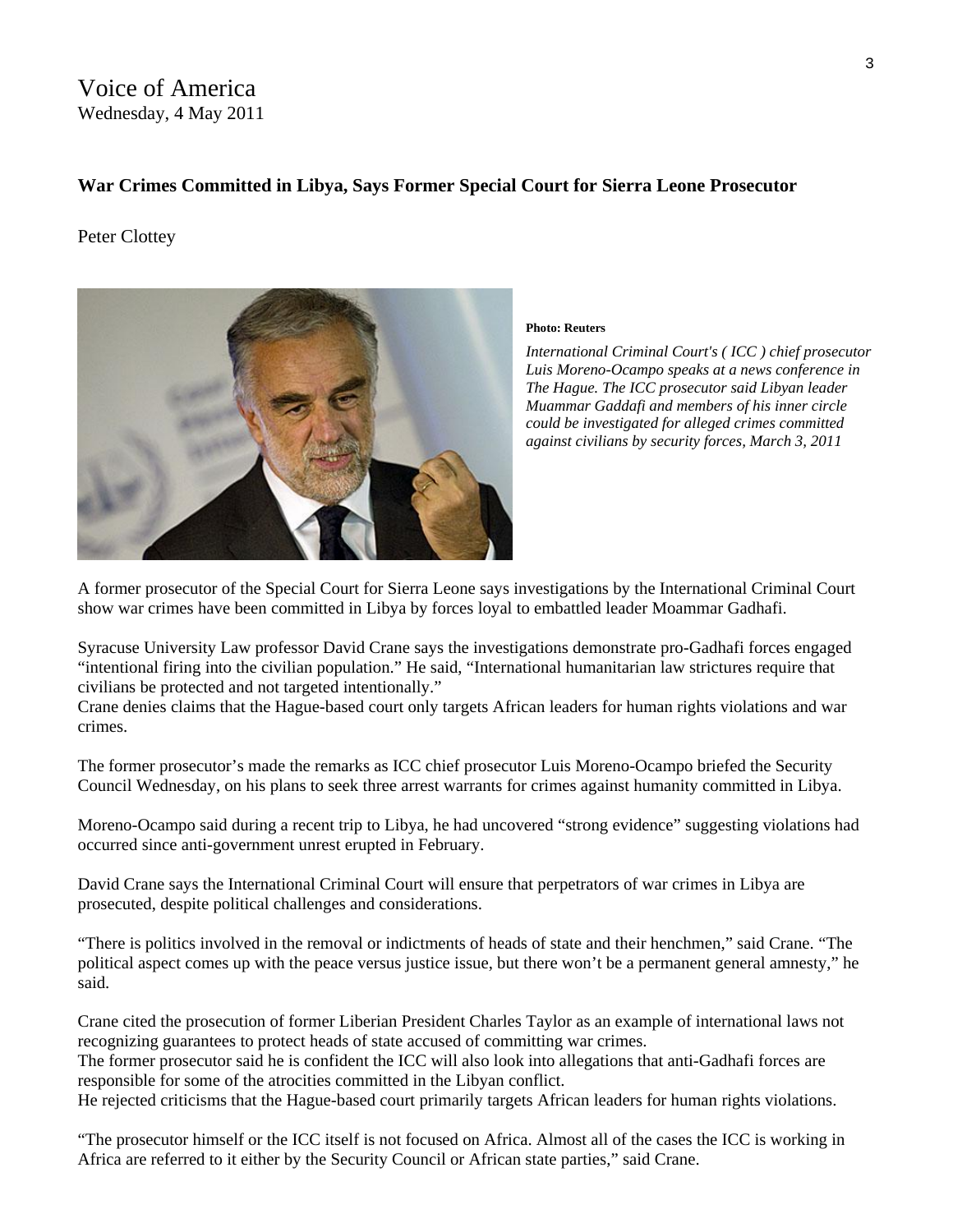#### The Brooklyn Rail Thursday, 5 May 2011

#### **Justice on trial**

#### REBECCA RICHMAN COHEN with Penny Lane

#### *By Penny Lane*

Rebecca Richman Cohen's remarkable debut film *War Don Don* begins at the end of a decade-long civil war in Sierra Leone which has left a population devastated by mass murder, rape, and savage disfigurement. Now, in the capital city of Freetown, United Nations soldiers guard a heavily fortified building known as the Special Court. Inside, a man named Issa Sesay awaits his trial.



*Issay Sesay in detention, War Don Don, directed by Rebecca Richman Cohen.* 

The prosecution says Sesay is a war criminal, guilty of heinous crimes against humanity. The defense says that he is a reluctant fighter who protected civilians and was himself a victim of terrible poverty and violent coercion. Justice Benjamin Itoe says the Court means "to bring an

end to impunity and to contribute to the peace and reconciliation process." *War Don Don* presents the trial of Issa Sesay in incredible detail, offering a rare and penetrating view of international criminal justice.

Rebecca Richman Cohen, a Harvard Law School graduate who had previously worked as a legal intern behind bulletproof glass at the Special Court (and before that as Michael Moore's assistant editor), matches extensive footage of Sesay's trial with unprecedented access to the workings of the Special Court. Her critically acclaimed film is not so much about the question of Sesay's guilt or innocence, although any viewer will come to some conclusions about that. Rather, *War Don Don* sidesteps the clichés of the "legal thriller" all too often carried over from fiction to documentary. Perhaps because of the director's legal background, *War Don Don* offers one of the most complex views of a legal proceeding ever presented in a documentary film. By putting the trial *itself* on trial, Cohen creates a fascinating puzzle certain to provoke debate amongst audience members.

*War Don Don* is screening at Anthology Film Archives on Monday, May 9 at 7:30 p.m. as part of Flaherty NYC, a monthly series showcasing innovative documentary films. *Rebecca Richman Cohen and Producer/Editor Francisco Bello will be present for Q&A.*

*For more information on* War Don Don*: [www.wardondonfilm.com](http://www.wardondonfilm.com/)*

**Penny Lane (Rail):** Rebecca, tell me about making your first feature documentary.

**Rebecca Richman Cohen:** Back when I was working as an assistant editor on *Fahrenheit 911*, I was lucky to have met a lot of other young, hungry, creative folks who were willing to take risks with me. That was really important, because almost my entire crew on *War Don Don* ended up being folks I had worked with back then*.* You have to realize that, when we started making *War Don Don*, we weren't sure what kind of access we'd have to Sesay or the lawyers, and I wasn't exactly sure what the story was. The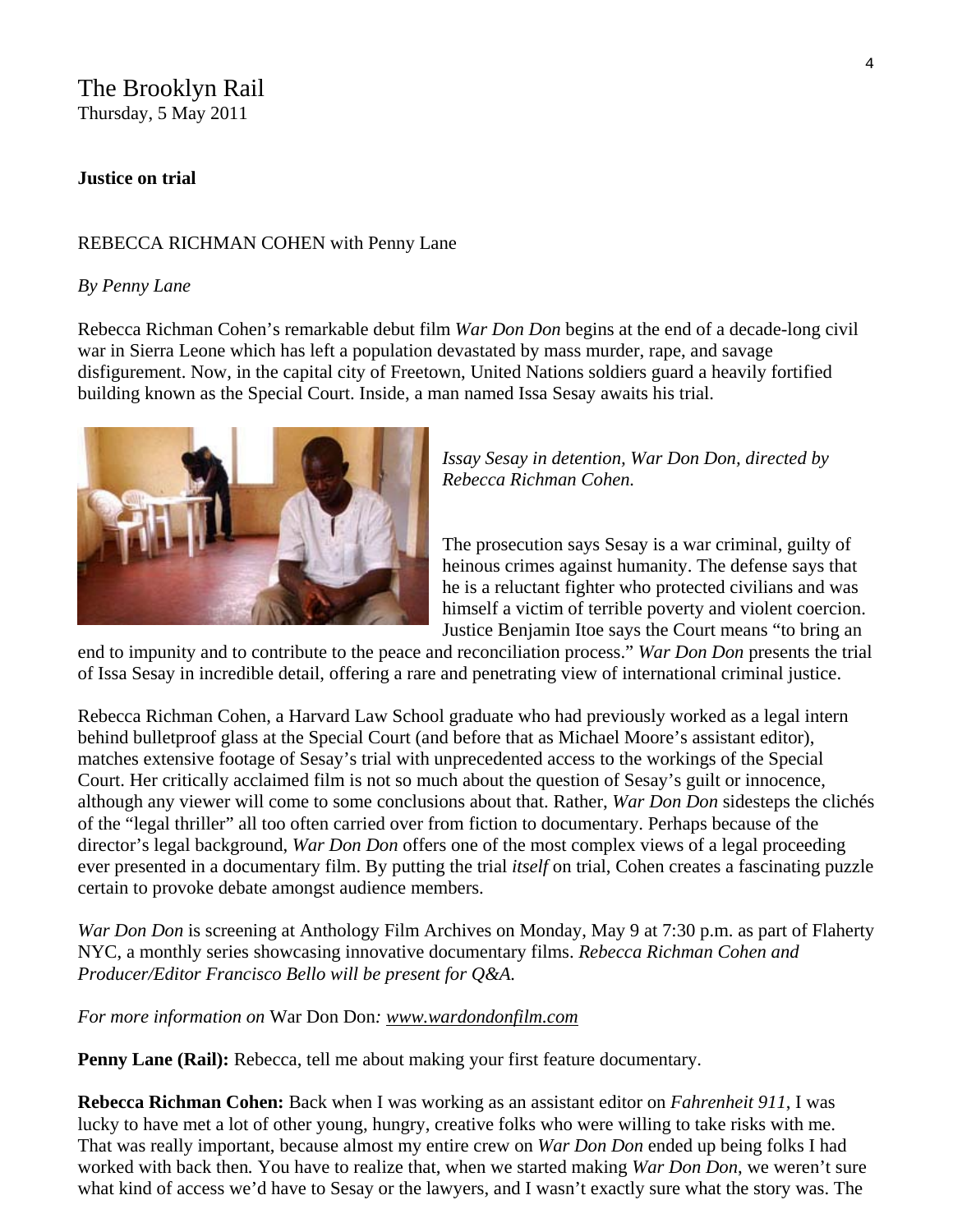first trip we took was about 5 weeks. We went all over the country and filmed lots of stuff that ended up being really extraneous to the story. [*Laughs*.] But I think my crew was just up for an adventure, and had faith that we'd find the story. I was also lucky that they were at a stage in their careers where they were happy to defer payment and were really invested in the project. I think that's a great gift for a first time filmmaker. But of course, now, I would never go about making a film that way.

#### **Rail:** How did you go about funding the film?

**Cohen:** Well, you're assuming I figured out how to fund it. [*Laughs*.] Early on, fundraising looked like it wasn't going to be *that* hard. It was a fascinating and relevant story, and I had worked at the Special Court when I was in law school, so at least on paper it looked like I had some kind of unique access to the subjects. That made some of the early grants easier to get. Later, it got harder. Fundraising in the middle was horrible. I thought we were never going to finish the film. I always joke that we were really lucky that the glacial pace of fundraising for an independent documentary was matched by the glacial pace of international criminal justice. [*Laughs*.] But in the end we were able to find two wonderful executive producers who believed in the film and shared our vision for it, and they came in with finishing funds. They, along with a co-producer who helped us sell the film, were worth their weight in gold.

**Rail:** The film shows the process of two opposing legal teams working to build their cases to present before the Special Court: Wayne Jordash leads Sesay's defense, and Steven Rapp leads the prosecution. Can you tell me how you thought about these men as characters?

**Cohen:** I had met defense lawyers Wayne Jordash and Sareta Ashraph when I had worked as an intern on a separate defense team at the Special Court, and I was just really taken by how committed they were to their case and to their client. It wasn't that they thought his hands were completely clean or that they were defending an innocent man. But they connected with this man on a genuine level, and they were really committed to trying to understand the circumstances Sesay had found himself in and try to understand the complexity of his character. I was very moved by them, and also by the prosecution, led by Steve Rapp. Steve Rapp, who is now Ambassador Rapp, is absolutely committed to justice and to due process. He has been very supportive of the film; he is not frightened by showing a vigorous defense. In fact, just the opposite is true: Ambassador Rapp says that because *War Don Don* shows that such a vigorous defense was given to Sesay, the film shows that this was a fair trial. I think it's just great fodder for a film to find two opposing sides with equally committed and passionate and hardworking people.

**Rail:** Because the legal process is set up to be adversarial by nature, is there a danger of each side seeing the other side as less than human?

**Cohen:** What I want to say is that there is a danger of rhetoric of the kind that some people in our film used, things like, "I looked into Sesay's eyes and I saw no soul." By dehumanizing war crimes perpetrators in this way, by painting them as less than human, I think you really obscure the root causes of the war. If you just say, "Hey, there were a few bad apples, a few psychopaths, and now we picked them up—we're done," that makes the difficult work of reconciliation and repair even more difficult. Without trying to understand why thousands of people picked up arms and decided that this was a war that was important to fight, it is very difficult to address the root causes of conflict and to try to prevent it in the future. I also think that in a conflict like the one we saw in Sierra Leone, one of the things that happens is that the perpetrators see their victims as less than human. Some of the most important work that has to take place after mass atrocity is being able to see everyone as human beings, the victims and the perpetrators. And this is especially important for us as Westerners: to be able to see war crime perpetrators as human and not so different from us that these things could never happen here, that we could never be implicated in crimes like these. Which doesn't mean that you don't judge or punish war crimes perpetrators, but to be able to do that and still consider them human is really important work.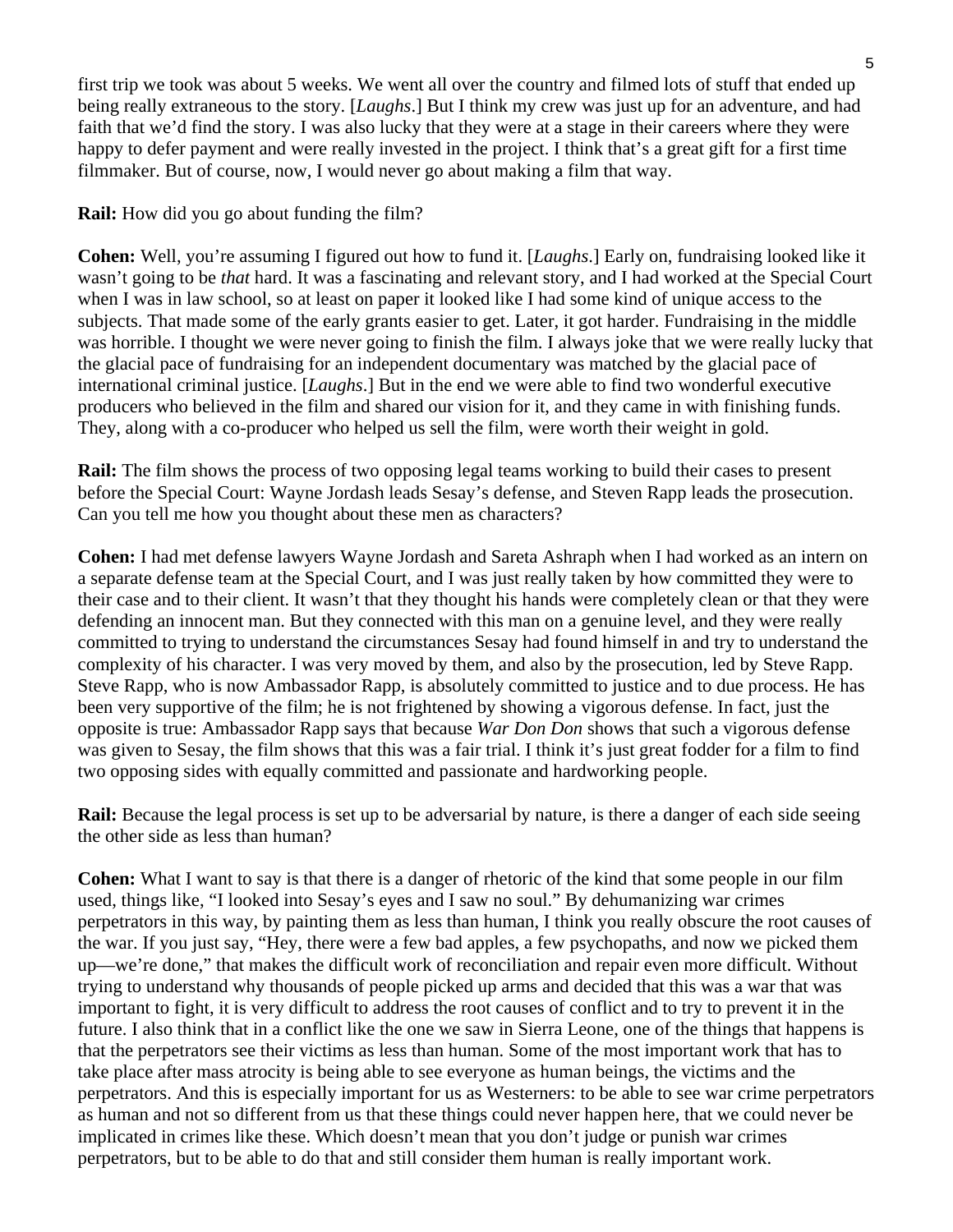**Rail:** Despite what you might conclude from watching a John Grisham movie, the reality is that most trials are quite boring. Is that true in a war crimes tribunal as well?

**Cohen:** Yes. Rebecca West called the trial at Nuremberg "the citadel of boredom." [*Laughs*.] And that was certainly at least part of my experience of the trials in Freetown. So yes, we were initially worried that the courtroom footage would be way too boring to use very much of, but in the end it turned out to be some of the most interesting and important material. You know, it really is a challenge to edit the courtroom scenes in a way that's interesting and dramatic, but also true to the real complexity of these kinds of cases.

**Rail:** I found this quote in something you wrote a while back, and I wondered if you could expand upon it: "As a defense lawyer you're ethically bound to zealously advocate for your client—often at the expense of getting to the truth. As a filmmaker you're ethically bound to your audience to tell an honest and balanced story." First of all, I think you're giving documentary filmmakers a lot of credit, probably a lot more than some of them deserve. [*Laughs*.] But I wanted to ask you to talk about that idea a little bit.

**Cohen:** There are a lot of filmmakers out there who make "advocacy" films, who are advocating for a certain position or issue almost the way that a defense lawyer advocates for their client. But we weren't really doing that. In fact, it was a great liberation for us as filmmakers to say, we're not trying to promote the court or detract from the Special Court in Sierra Leone. Our interest was not to say whether this institution will succeed or fail. In fact, we knew this institution would be more or less closed by the time we finished the film. We wanted to show the process of international criminal justice in a balanced way that respects audiences enough to let them make up their own minds about what they think about this case, the Special Court, and even the current practice of international criminal justice. But you know, it really is a hard line to walk as filmmakers, because we're raising questions about due process and we're raising questions that we think show some flaws in the prosecution's case. And I think that because of that, for lay audiences there can often be an impulse to say, "Well, if there are some flaws in the prosecution's case, then this must be a film about a wrongful conviction, a miscarriage of justice." And I don't think it's that either. I don't think Issa Sesay is innocent or that he was wrongfully convicted. So to find that balance between raising criticisms of the process without exonerating a war criminal—that was really difficult, and it took a long time in the editing process.

**Rail:** *War Don Don* really made me think about war crimes tribunals and wonder about what they are, exactly. For example, who created the Special Court in Sierra Leone? Where does the legal authority come from?

**Cohen:** The Special Court and other tribunals like it are created on an ad hoc basis just to prosecute specific war criminals in specific cases. The two major tribunals that preceded the Special Court were the International Criminal Tribunal for the former Yugoslavia (ICTY) and the International Criminal Tribunal for Rwanda (ICTR). The ICTY and the ICTR were created using Chapter 7 powers of the United Nations Security Council to "restore international peace and security." There was actually a lot of controversy around whether or not the UN actually had the power to create these tribunals. But the Special Court was created much differently. The government of Sierra Leone actually approached the UN and said we want to have trials, and we don't have the legal infrastructure to do it because our entire legal system was decimated during the war. So the Special Court for Sierra Leone was the first hybrid tribunal, where the Sierra Leonean government worked in tandem with the United Nations.

**Rail:** I think one of the most important of the many important issues your film raises is the difficulty of trying to "write history" in this kind of adversarial courtroom context. Can you talk about that idea a little bit?

**Cohen:** Yes. I think that idea really stems from the Nuremberg Trials organized by the Allies to prosecute Nazi war criminals in the aftermath of World War II. The Allies wanted to avoid emotional witness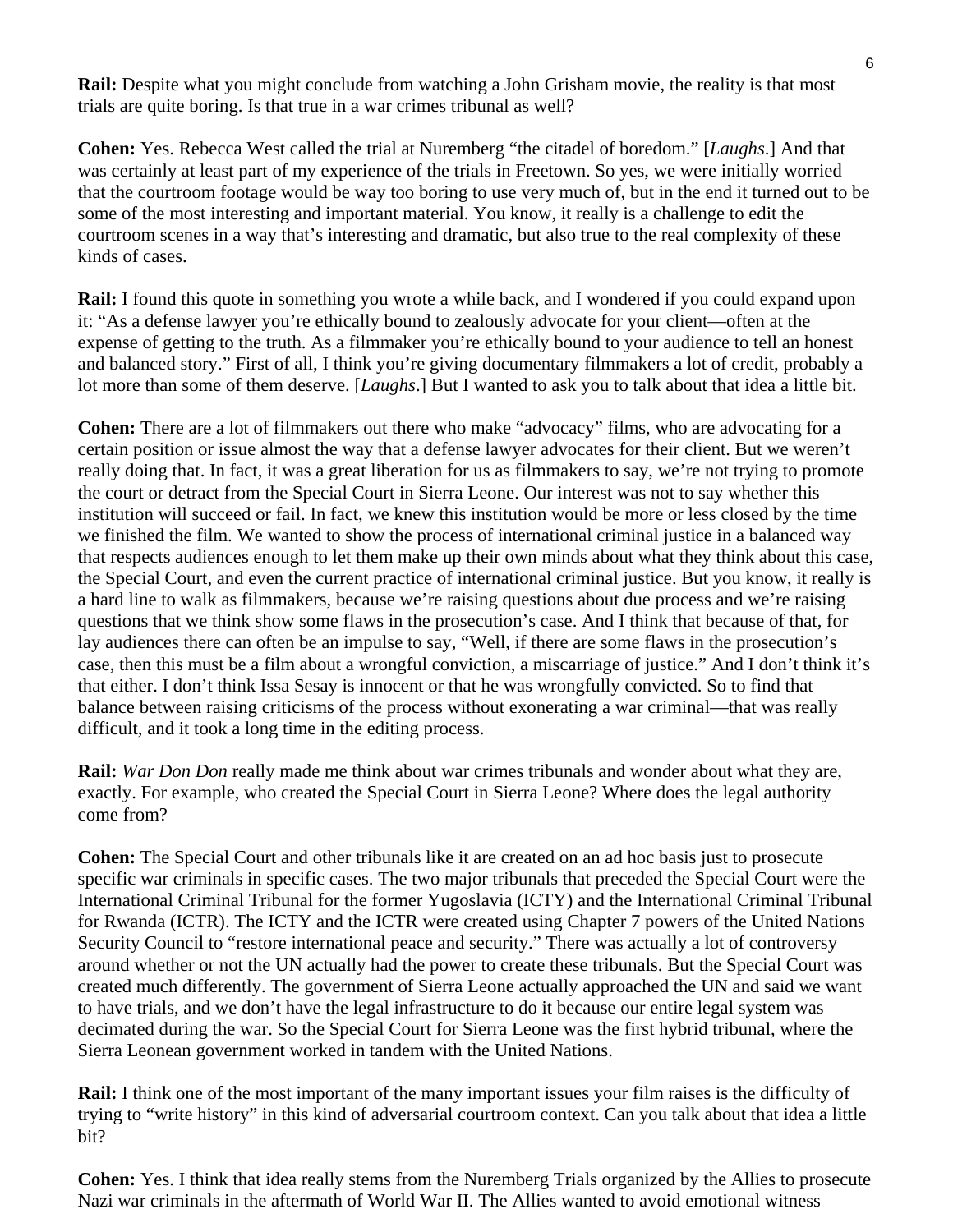testimony that could be biased, and they wanted to put together all this documentation to essentially create an irrefutable case about the Nazis' crimes for the rest of history. They had the idea that by going through this process and putting this kind of evidence before neutral judges, you're really able to create something that has value as a historical document. And I think that's no longer credited as a belief. I think that now we know that what trials can do well is judge the guilt or innocence of individuals. International criminal prosecutions should be a part of a more holistic response to dealing with transitional justice for what happens after a conflict. But to understand the larger historical context of why war crimes happen, and the way that guilt can be distributed over the multitude of players or factions—that's not something that trials can do very well. Truth and reconciliation commissions do that much better, for example. But in the aftermath of mass atrocity, we tend to want to load these trials with a lot of expectations that are frankly just too high, when the only question we should be asking of any specific trial is, "Did this trial fairly judge the guilt or innocence of this individual person?" It's also important to say that international criminal justice is still a very young field, which means that precedent is still being created. There are still a lot of unanswered questions around the process, far too many for my film to answer.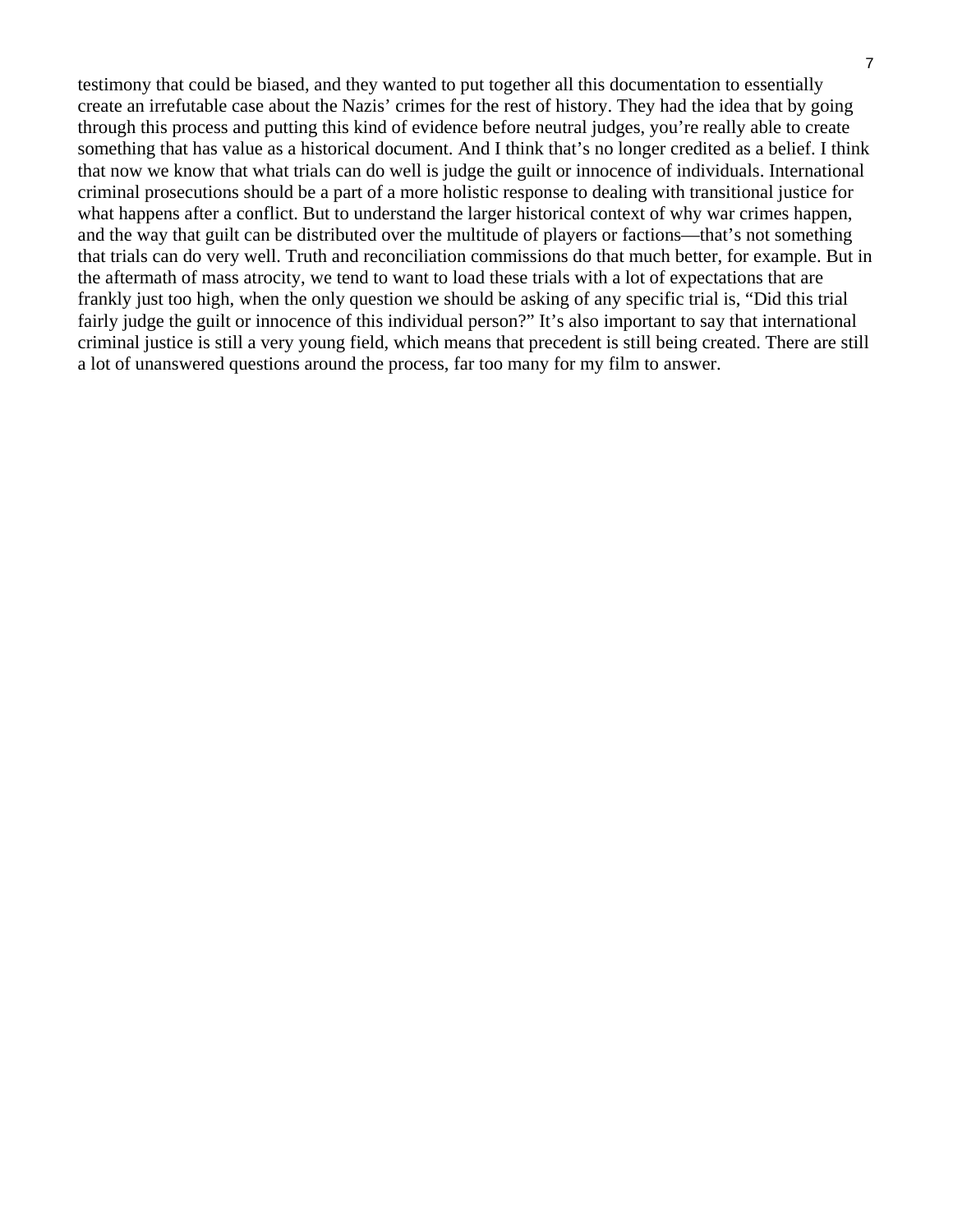#### Radio Free Europe Thursday, 5 May 2011

#### **International Criminal Court to Charge Three with War Crimes in Libya**



The chief prosecutor of the International Criminal Court, Luis Moreno-Ocampo, gave no details on whose arrest he would seek. May 05, 2011

By Nikola Krastev

UNITED NATIONS -- The chief prosecutor of the International Criminal Court (ICC) says he will seek at least three arrest warrants in his investigation into crimes against humanity in Libya.

Luis Moreno-Ocampo did not explicitly say that only members of the Qaddafi regime would be charged, but diplomats at the UN say privately that this is the most likely scenario.

Moreno-Ocampo told the UN Security Council on May 4 that "crimes against humanity have been and continue to be committed in Libya," but for now he is targeting just three people for arrest.

He gave no details on whose arrest he would seek.

"I will request the judges to issue arrest warrants against three individuals who appear to bear the greatest criminal responsibility for crimes against humanity committed in the territory of Libya since February15, 2011," Moreno-Ocampo said.

Moreno-Ocampo is investigating leader Muammar Qaddafi and some of his sons and aides over what he called a "predetermined plan" to attack protesters, after the UN Security Council referred the Libyan violence to the ICC in February.

He said he had witness accounts, videos, and picture evidence to support his case.

"In all the incidents to be presented to the judges, the victims who were shot at by the security forces were unarmed civilians, and in all these incidents, there is no evidence of any attack against the security forces," Moreno-Ocampo said.

Moreno-Ocampo told the 15-member council that "thousands" had died in Libya since the start of a popular uprising against the government in mid-February.

#### **'Criminal, Not Political'**

The ICC is working with the Commission on Inquiry on Libya, which was created by the Geneva-based UN Human Rights Council. It will present its own findings to the Security Council at the end of May. At that point, more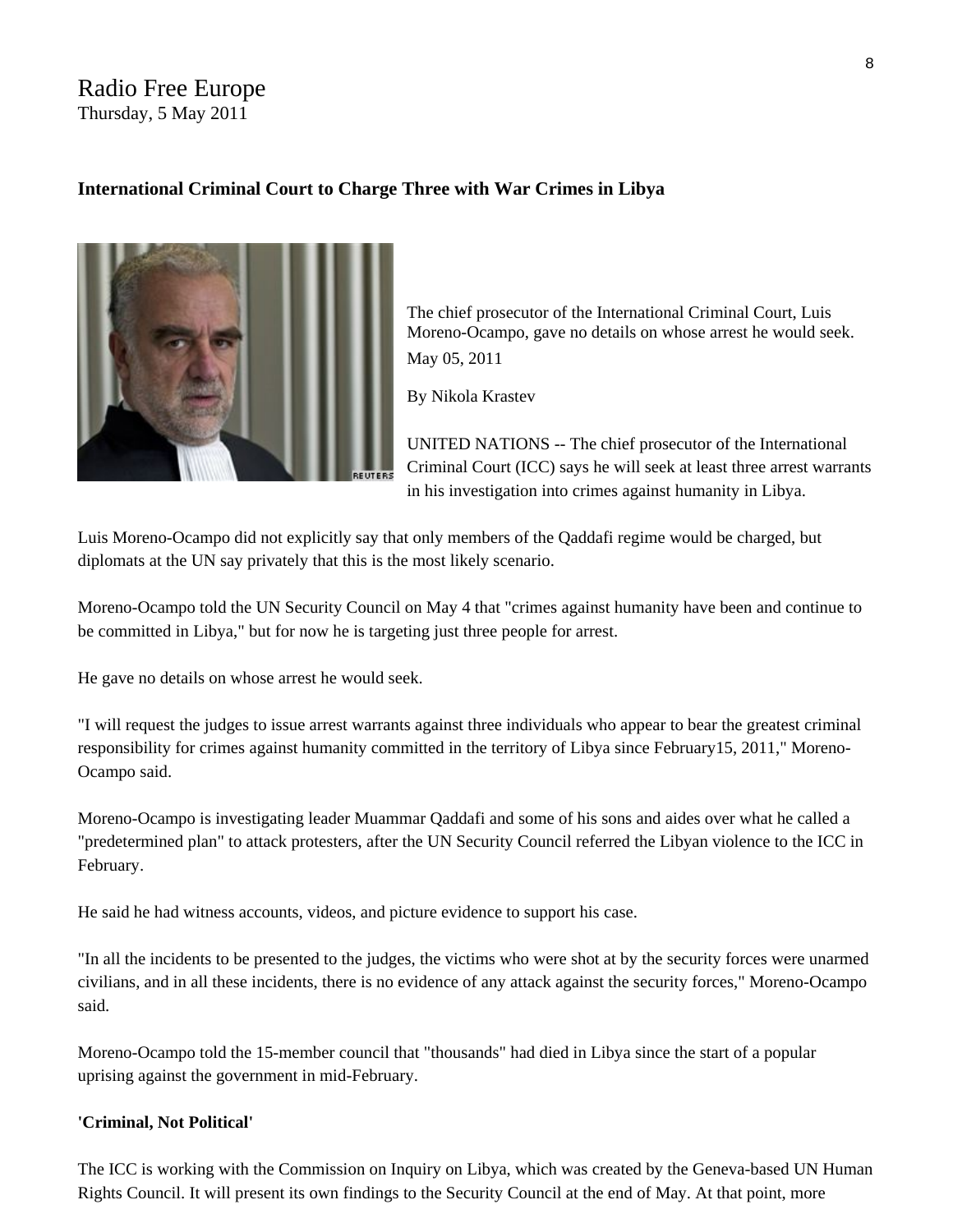individuals may be charged.

Moreno-Ocampo said that 45 people have been interviewed so far, most of them witnesses to war crimes. He emphasized that the investigation was criminal in nature, not political.

"We interviewed crime-based witnesses -- people who were [there] at the moment the crime was committed," Moreno-Ocampo said. "And some of them are insiders -- people who provide information about how the system works."

More thorough investigation was needed, he said, specifically into the reported cases of brutal sexual violence.

The investigation will also look into the alleged extrajudicial killings of sub-Saharan Africans believed to be acting as mercenaries and the alleged mistreatment and killings of prisoners.

#### **Broad Support**

Mark Lyal Grant, the U.K. ambassador to the UN, said Britain endorsed the ICC's work in Libya.

"Others, including the [UN] high commissioner for human rights have highlighted the deliberate targeting of medical facilities and civilians, the use of children as combatants, the denial of humanitarian access, and the use of sexual violence as a weapon," Grant said.

"Given these indications of dreadful criminal acts, we as the international community must continue to support you in thoroughly investigating these allegations and holding those responsible to account."

Russian Ambassador Vitaly Churkin also expressed Russia's support for the ICC investigation, but emphasized that the investigation must be impartial.

"We support the ICC efforts for fair and impartial investigation of the actions of all sides involved in the Libyan conflict, bringing to accountability of the persons presumably involved in the alleged crimes against humanity and the serious violations of the human rights in Libya," Churkin said.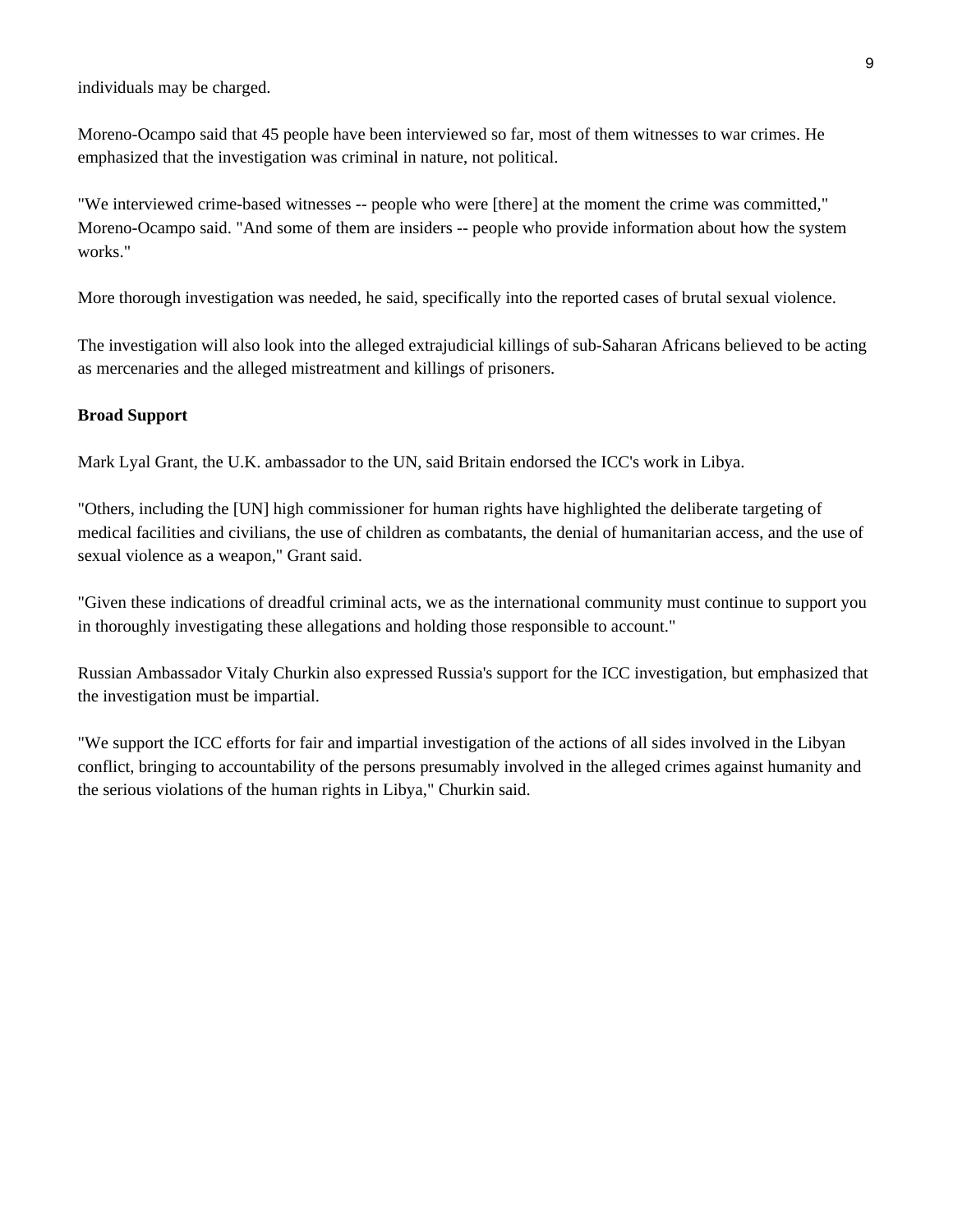### Bembatrial.org Wednesday, 4 May 2011

#### **Bangui Judge Tells Court Why he Dismissed Charges Against Bemba**

#### By Wakabi Wairagala



C Michael Kooren / AFP / Getty Images

A Central African Republic (CAR) judge has told International Criminal Court (ICC) judges why he dismissed charges against former Congolese vice president Jean-Pierre Bemba. The charges had been brought before Pamphile Oradimo, the Senior Judge of the Regional Court in Bangui, by his country's top prosecutor.

However, Mr. Oradimo, who was testifying for the second day in the war crimes trial at the court based in The Hague, today stated that when Mr. Bemba became the vice president of the Democratic Republic of Congo (DRC), it became imprudent to charge him in the neighboring country.

Under cross-examination by defense counsel Aime Kilolo-Musamba, the Bangui judge stated that at the end of his investigations in September 2004, he issued an order dismissing all charges prosecutors intended to bring against Mr. Bemba. "This was to avoid any possible diplomatic problems with our neighboring country [DRC]," he said.

The investigation Mr. Oradimo conducted sought to establish those responsible for crimes committed during the country's 2002–2003 conflict.

The witness asserted that prior to issuing the order for the dismissal of charges against Mr. Bemba, he had heard from several victims of brutalities, as well as military officers who were involved in the armed conflict. However, he did not say what the military commanders told him.

Mr. Oradimo stated that he did not gather any evidence on the criminal responsibility of Mr. Bemba for crimes committed during the conflict. Instead, the witness said he asked the military commanders questions about the organization and command of operations during the armed campaign in which Mr. Bemba's Movement for the Liberation of Congo (MLC) troops took part.

Prosecutors charge that Mr. Bemba is criminally responsible for the murder, rape, and pillaging allegedly committed by his troops who were in the CAR at the request of then president Ange-Félix Patassé, who needed assistance to fight off a coup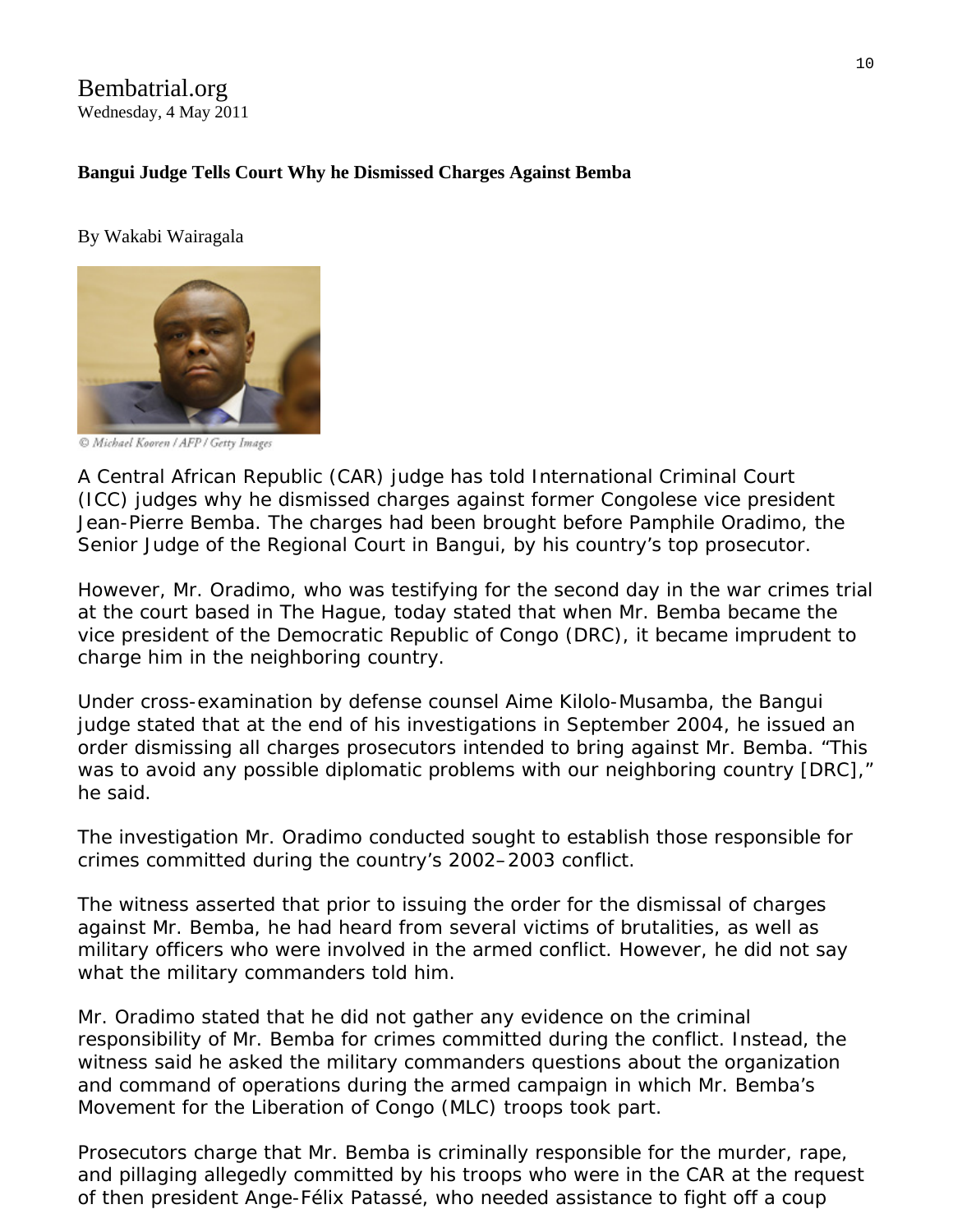attempt. Mr. Bemba has denied all charges against him. He has claimed that not only could any of the numerous armed groups who operated in the CAR at the time have committed the crimes, but also that once the MLC left Congo, they were no longer under his control but that of Mr. Patassé.

Under questioning by prosecution lawyer Petra Kneur, Mr. Oradimo said today that during his investigations he found that it was not only the MLC who that perpetrated crimes against civilians; Central African government troops did too.

"It was mostly MLC troops that were being accused [of the crimes]," he said. However, he added, other militia groups such as the one led by Mr. Patassé's aide Colonel Abdoulaye Miskine also brutalized civilians.

"Miskine's men in light of the investigations were really more guilty of crimes, such as murder. They also looted property and robbed certain people in provincial towns," said Mr. Oradimo. Besides Miskine's men, the other CAR militia groups "only committed isolated crimes."

The defense continues it cross-examination of Mr. Oradimo tomorrow morning.